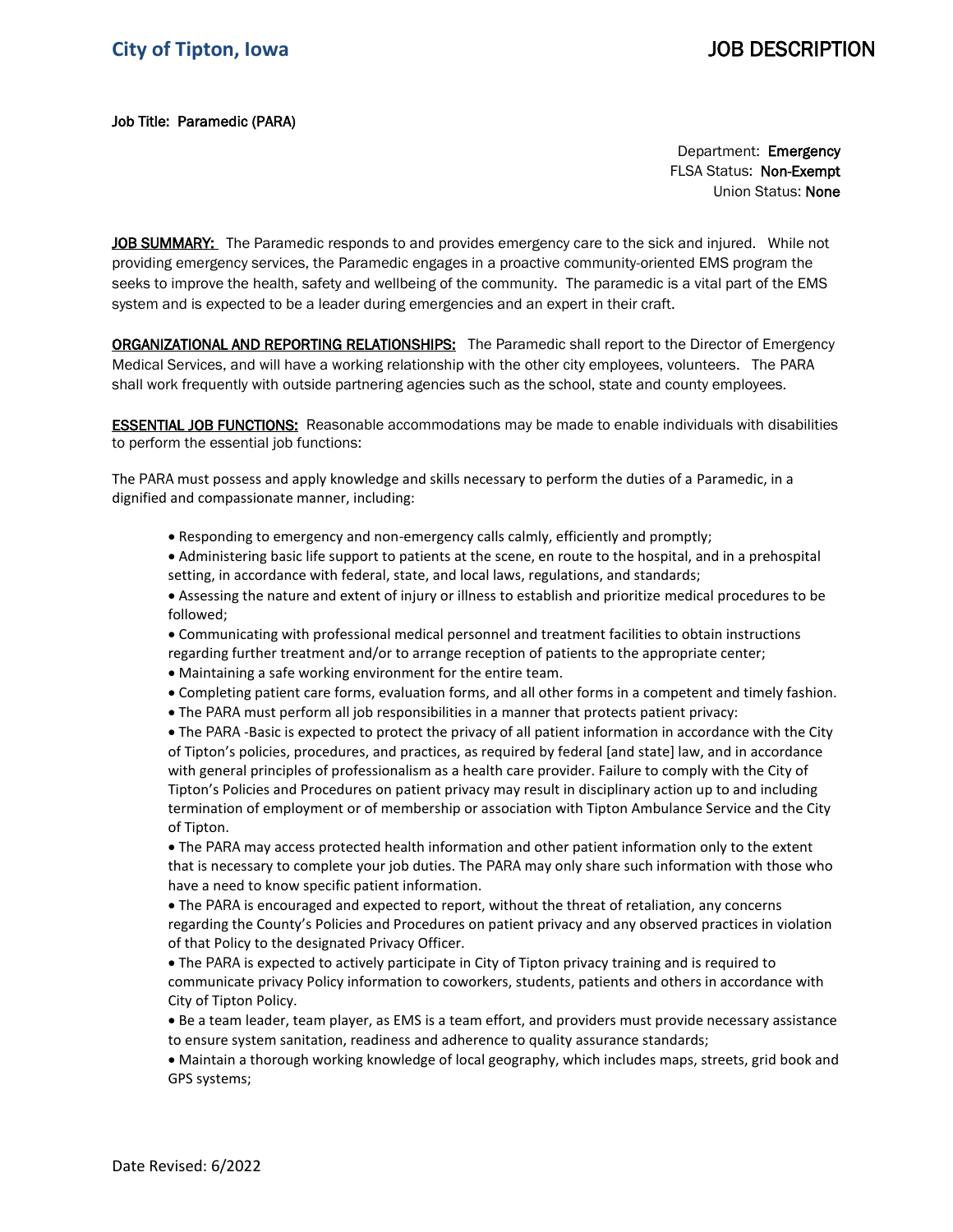# **City of Tipton, Iowa** JOB DESCRIPTION

The PARA must possess and apply knowledge and skills necessary to perform the duties of a driver of ambulance equipment, including:

• Responding to instructions from a dispatcher and driving and operating specially equipped emergency vehicles to specified locations at a safe and controlled speed, in accordance with federal, state, local law, regulations and standards;

• Assuring that vehicles are in good working condition at all times, are properly maintained and stocked, have all necessary equipment and this equipment is in good working order at all times;

• Cleaning, organizing and restocking vehicles in a ready condition after each transport;

• Receiving requests for emergency and non-emergency ambulance service and other duties-related communication via two-way radio and other communication devices;

• Maintaining accurate records of ambulance equipment and other emergency equipment and/or personnel dispatched to each emergency and non-emergency request and other operation and administrative data as required to maintain the operational continuity of the Tipton Ambulance Service;

• Handling telephone communications professionally and efficiently with careful regard to the divulgence of information;

- Monitoring communication equipment to maintain contact with the dispatcher;
- Performing rescue operations; and

The PARA must perform routine tasks in and around the ambulance service building, including:

• Inspecting, routine maintenance, restocking, inventorying and cleaning any apparatus operated by the City of Tipton

- Cleaning, doing dishes, emptying trash and other related duties in the ambulance station;
- Washing and drying towels, coveralls, and other laundry in the provided heavy duty washing equipment;
- Grounds Maintenance and cleaning.
- Representing the ambulance service at public service functions, expositions, and other public events;
- Assist in Training.
- Performing any other duty related duty related to the City of Tipton as designated by the ambulance supervisor/manager.
- Preforming various administrative duties as assigned. Example (but not limited to): Scheduling, Quality, Billing, Inventory

OTHER DUTIES: Please note this job description is not designed to cover or contain a comprehensive listing of activities, duties or responsibilities that are required of the team member for this job. Duties, responsibilities and activities may change at any time with or without notice.

### JOB REQUIREMENTS:

- High School diploma or equivalent.
- Certified Paramedic in Iowa.
- Minimum of One year in Emergency Medical Services.
- Must have valid state of Iowa driver's license, with a Class D CDL.
- Must possess current certifications in BLS, PALS, ACLS
- Certifications in PHTLS AMLS, CCP preferred.Certified in ICS: 100, 200, 700 within 6 months of hire
- BLS instructor within 6 months of hire
- Handtevy Pediatric Emergency Standards within 6 months of hire